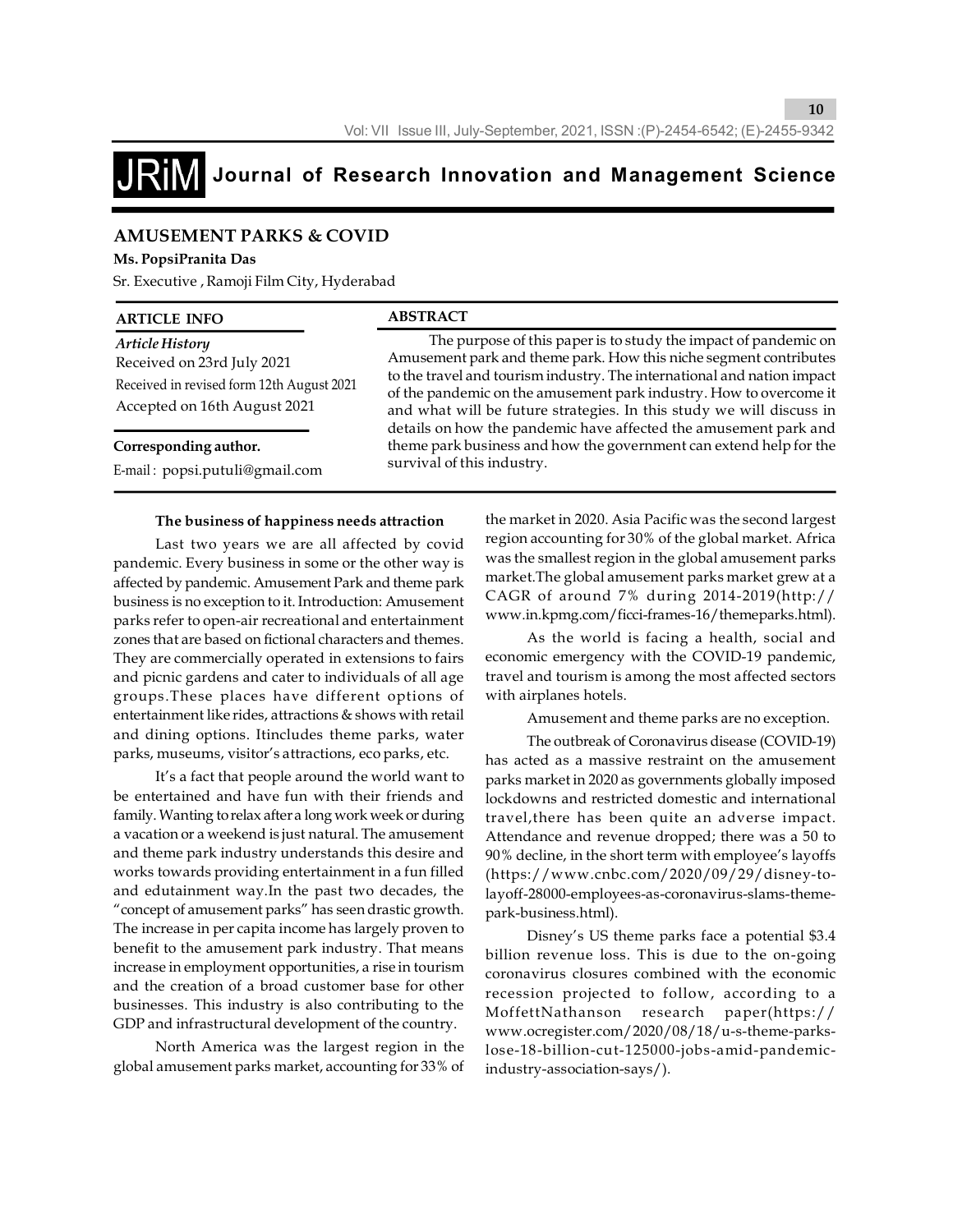# **Journal of Research Innovation and Management Science**

Cedar Fair amusement parks could cost more than \$100 million in lost revenue as attendance takes a 2 million-plus visitor hit. This is based on data from the company's annual report and Themed Entertainment Association.SeaWorld Parks & Entertainment could see \$233 million in lost revenue in 2020 as its attendance takes a 3 million visitor hit due to the COVID-19 outbreak, according to a JPMorgan analyst report.The Wells Fargo report forecasts a 50% reduction in attendance at Disney theme parks in the fiscal year 2021(https:// blooloop.com/theme-park/in-depth/theme-parkfinancial-impact-covid-19/).

#### **Indian Amusement Parks**

Indian Amusement and theme park industry which is still at an infant stage is facing a heavy crisis due to covid pandemic.

The industry which was expected to grow up to Rs 7,500-crore, but due to the Coronavirus has put a question on its viability and survival of the industry.Indian amusement parks with a business of over Rs 2,700 crore per annum industry are facingprospects of a downslide with estimated losses of Rs1,100 crore due to covid.

This industry is a capital and labour intensive industry; it had made huge investments with big infrastructure and provides large employment to over 80,000 people directly, hires more than 5,000 people seasonally, indirectly supports various other industries, besides lakhs of other including local communities.But now having a burden of fixed cost, operational cost –as it has to bear even if the parks are non-operational, wages, interest, taxes,Debt burden, even if the parks are closed they have to bear the repairs &maintenance expense cost of the rides & propertyetc.

After a long lockdown the government of India on unlock guidelines were issued by the Centre on September 30 [applicable from October 1, 2020], allowed amusement park companies to reopen their gates with 50 percept capacity. But in March, 2021 due to second wave the parks were again shutdown as per the states guidelines.The peak seasons of the amusement parks are effected due to covid .

Wonderla Holidays Limited (Wonderla), the listed company that is the largest amusement park chain in the country, opened its parks in Bengaluru, Kochi and Hyderabad For Q3FY21, Wonderla reported revenues of Rs4.92 crore as compared to Rs70 crore during the same period last year. It posted a loss of Rs14.75 crore during Q3FY21 as against a profit of Rs21 crore during the same period in the corresponding year.

**11**

Another theme park company in India, Imagicaaworld Entertainment Ltd (Imagicaa)—the listed firm that runs the amusement park Imagicaa and water park on the outskirts of Mumbai in Khopoli opened its operations during Christmas 2020, after a closure of almost nine months. The park is open on weekends and public holidays.During the quarter ended December 31, Imagicaa reported revenues of Rs5.12 crore, compared to Rs54.90 crore during the corresponding period last year. The revenues were reported primarily from its hotel operations inside the theme park property. It reported a loss of Rs66 crore during Q3FY21, compared to Rs53.95 crore during the same period last year.

 The Indian amusement park association-Indian Association of Amusement Parks & Industries- IAAPI is requesting government for help through tax holidays, interest reduction, extending all existing licences,Deferment of fiscal statutory compliance deadlines,Waiver of customs duties on import of spare parts, extension of moratoriumperiod, financial support,Concessional Pricing for Water and Electricityetc for the survival of this industry.

#### **Bounce Back:**

With a positive note- Nothing is permanent, so as this pandemic.

We saw the bounce back after the 1918 pandemic and we will bounce back this time also.

The market is expected to reach \$89.17 billion in 2025 at a CAGR of 9%.

#### **Way ahead strategies:**

Amusement and theme park industry will certainly see a positive trend once the pandemic situation comes under control. Few changes this industry will see after overcoming pandemic are: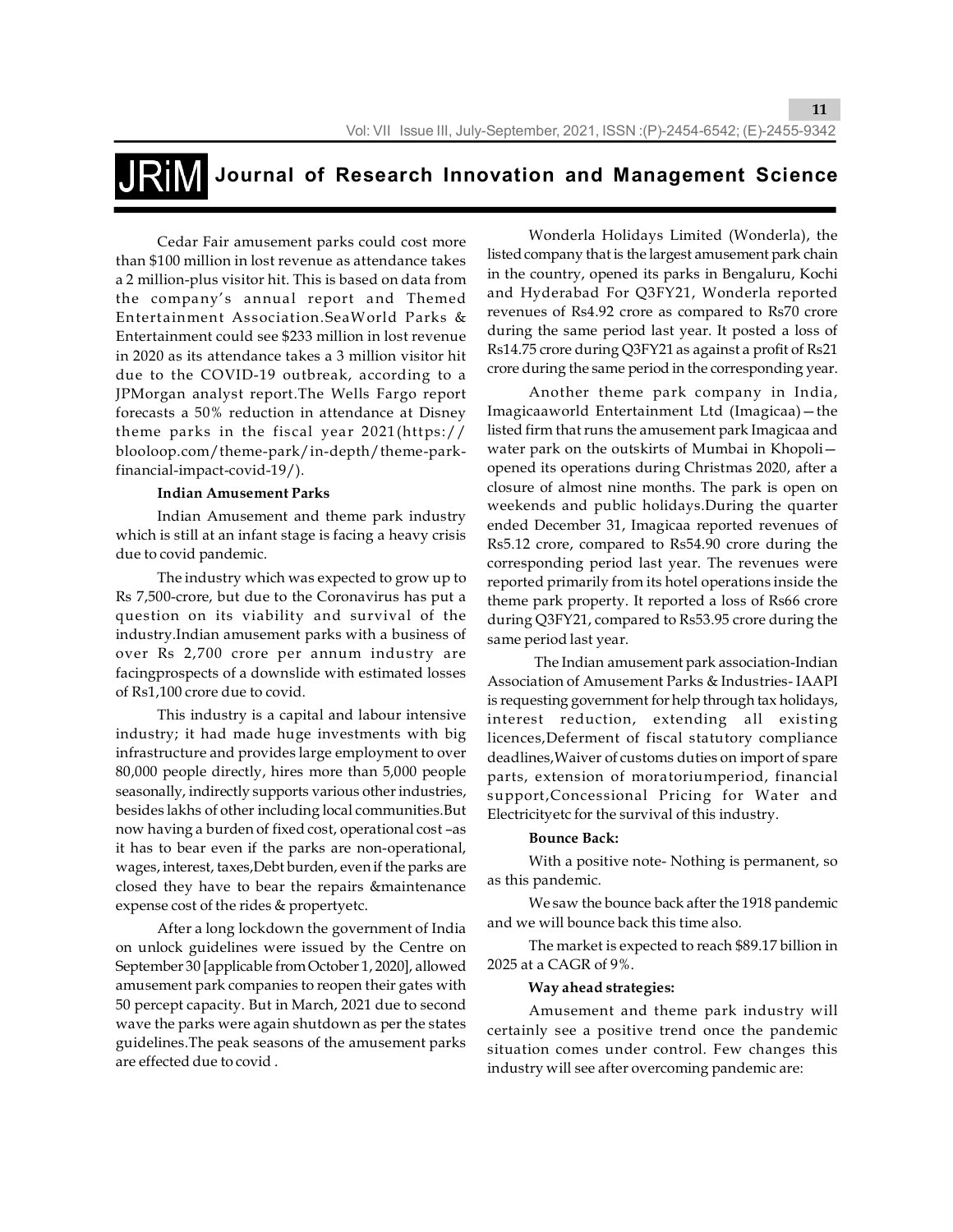**Journal of Research Innovation and Management Science**

Increasing trend in using virtual and augmented reality technology to enhance customer experience, onlineregistration, Extensive usage of social media for marketing & promotion, concentration on local markets and understanding their needs , Woking on the park operating hour's strategies, concentration on attracting the repeat guests: increase repeat visitation , rewarding guests to come back again and again, Introducing dynamic pricing, Reducing the entry tickets prices and introducing Pay-as-you-go concepts, Increasing the other services pricing like: parking and clock rooms services, Introduction of dynamic pricing strategies, Incentives for advance booking, Penetrating to new market, Localizing the contents: localise, customise. But keeping core brand values same.", Communication will play a vital role, now safety with safe entertainment should be communicated to the guests: Communicating in the right way to guest, Retailtainment : Merchandising and F& B can be given more concentration, Introducing and usage of technology, internet across the park for safe and better guest experience, Boosting for new concepts and new experiences across the park, Working together and sharing ideas: It the need of the hour that the industry experts to come together and work for taking the industry forward and helping to overcome the crisis. Entertainment companies can come up with new concepts and new ideas to improve the experience, Clear communication (marketing, promotion) to the target group, Edutainment content can be developed to attract the students, new concepts like: Artainment the fusion of arts and entertainment can be developed.RDE- Retail dining Entertainment model can be conceptualized,Theme parks or amusement parks can think of multiple gate entry prices, Effective cost control measures can be introduced to control the operational cost; new projects could rethink about smaller attractions but better experience with less capex investments.

The amusement industry which is an integral part of the Indian tourism industry but is still in its nascent stage and highly effected by the pandemic, it needs the support of the Government to overcome this

crisis.Pandemic have effected every industry directly or indirectly but it's time to get united and help each other to overcome it and work in a creative & innovative way for future success.

**12**

Practical implications:This study focuses on the issues faced by the Amusement and theme park industry die to covid pandemic. How the business of giving smile is suffering due to lack of revenues, how employees got affected and what are its impact on economy and tourism industry. This study also indicates the changing trends in the business due to pandemic.

Limitations and future research opportunities this study is subject to several limitations, which could be addressed in future studies. First, like any crosssectional study, this study was unable to definitively demonstrate causal inferences; therefore, longitudinal assessment is needed to examine.Lack of availability of reliable numeric data, Lack of prior research studies on the topic and information collected are mostly from the secondary sources.

Future research may consider more research in the practical research on project finance, finance management, market search, guest preference in theme park and amusement parks, destination management, I would also like to study the spending trends and expectation of guests in relationship between the study attributes such as family life stage, family structure (joint vs nuclear), age, gender, cultural values, income group. Future research may also involve comparative studies between parks from different countries with different economic structures with Indian market and its scope.

Conclusion: The loss suffered by Amusement and theme park Industry is very difficult to re-cover at present government must help this industry economically, morally and financially to boost up again. There are many small parks which were unable to survive and closed their operations. On a positive note, yes, it's never an end… But is a new Beginning with new and better operational and financial efficiency strategies where amusement park and theme park business will boost again once the situation comes under control.